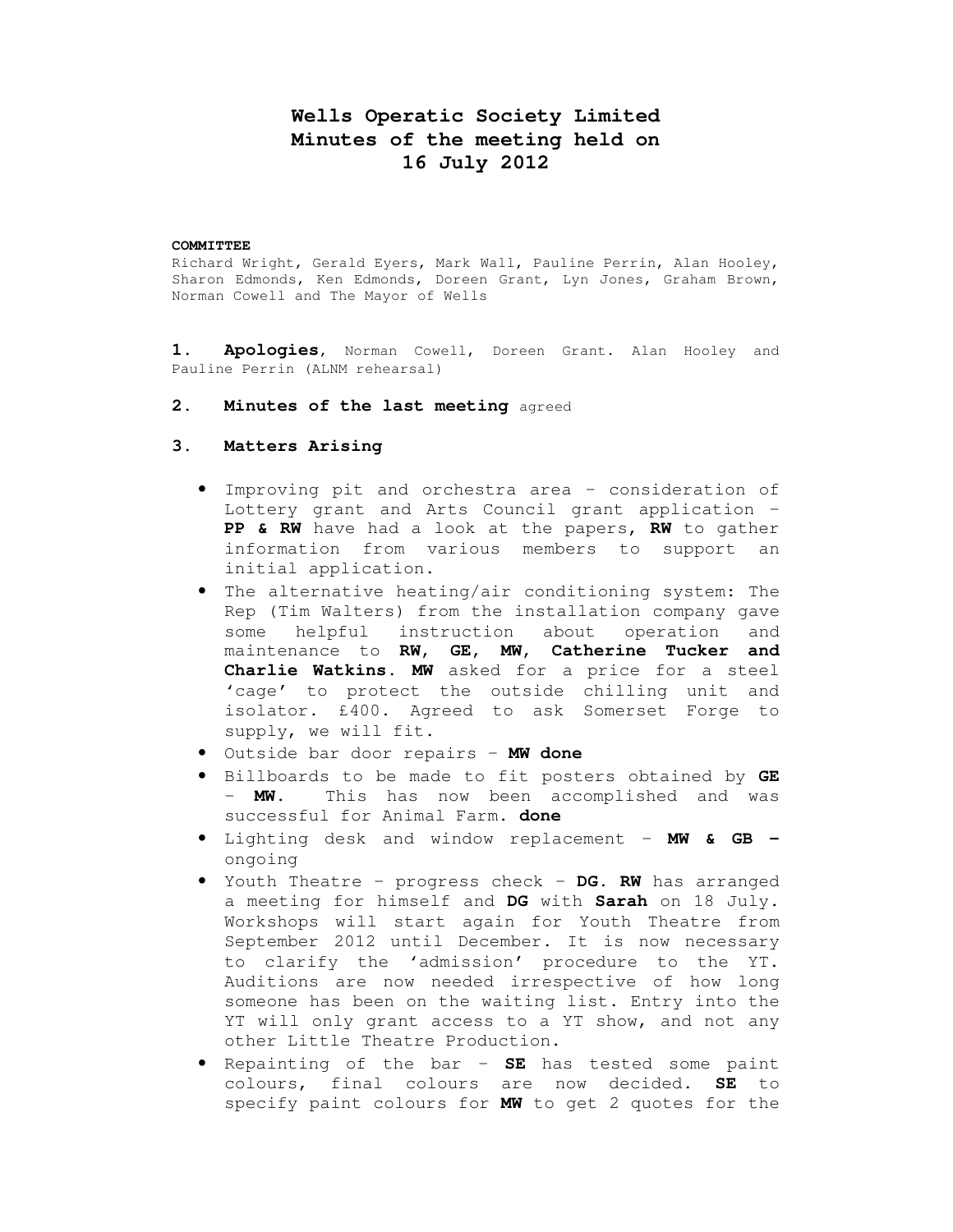work. The aim is to get this done immediately after ALNM.

- Purchase of three new timps **RW** Committee agreed to purchase TWO at a total cost of £400 we will store and possibly hire out the drums. Review the situation in 12 months.
- Use of the theatre mailing list. It was agreed to ask Chris to 'forcibly enable' this facility **RW** to send out a communication to members.
- Swans in Wells one has landed in the car park!
- Report from working party for new sound system **GE**  subcommittee minutes are on the board, the full committee discussed the purchase of the equipment and agreed a spend of £5000. **GB** and **Rob Rogers** to do the order. **GB** to arrange mains installation asap
- N R Bishop has inspected the connection of the new air conditioning unit and has cleared it

# **4. Correspondence**

- Email from **Sarah Stott** complaining that there are not enough parts to go around and a number of members like her have been disappointed by rejection following auditions. Committee spent some time discussing this. It was recognised that although we put on many different productions in the year inevitably at times members will be disappointed. However there are always other roles within the Society that need filling by enthusiastic volunteers (FoH, painting, props etc); volunteering for these tasks will be a really good way to keep in touch with the wider theatre membership.
- Request from St Cuthbert's Music festival for raffle prizes. Agreed 2x tickets for the first night of ALNM. **GE** to arrange
- Notice from NODA that our programme for Brenda Bly did not come up to standard for the competition. If we wish to enter this competition in the future we need to check the requirements.
- Sarah Briton as written to the committee to suggest a theatre club to promote the professional theatre in the West Mendip area, project investigation is needed. Possibly as sub group could be formed to need to talk to outside groups. SB to talk to **GE**.
- Catriona Eagle wrote to update the committee over the Wells Museum link; this month the Harry Patch display has been replaced with an Olympic display.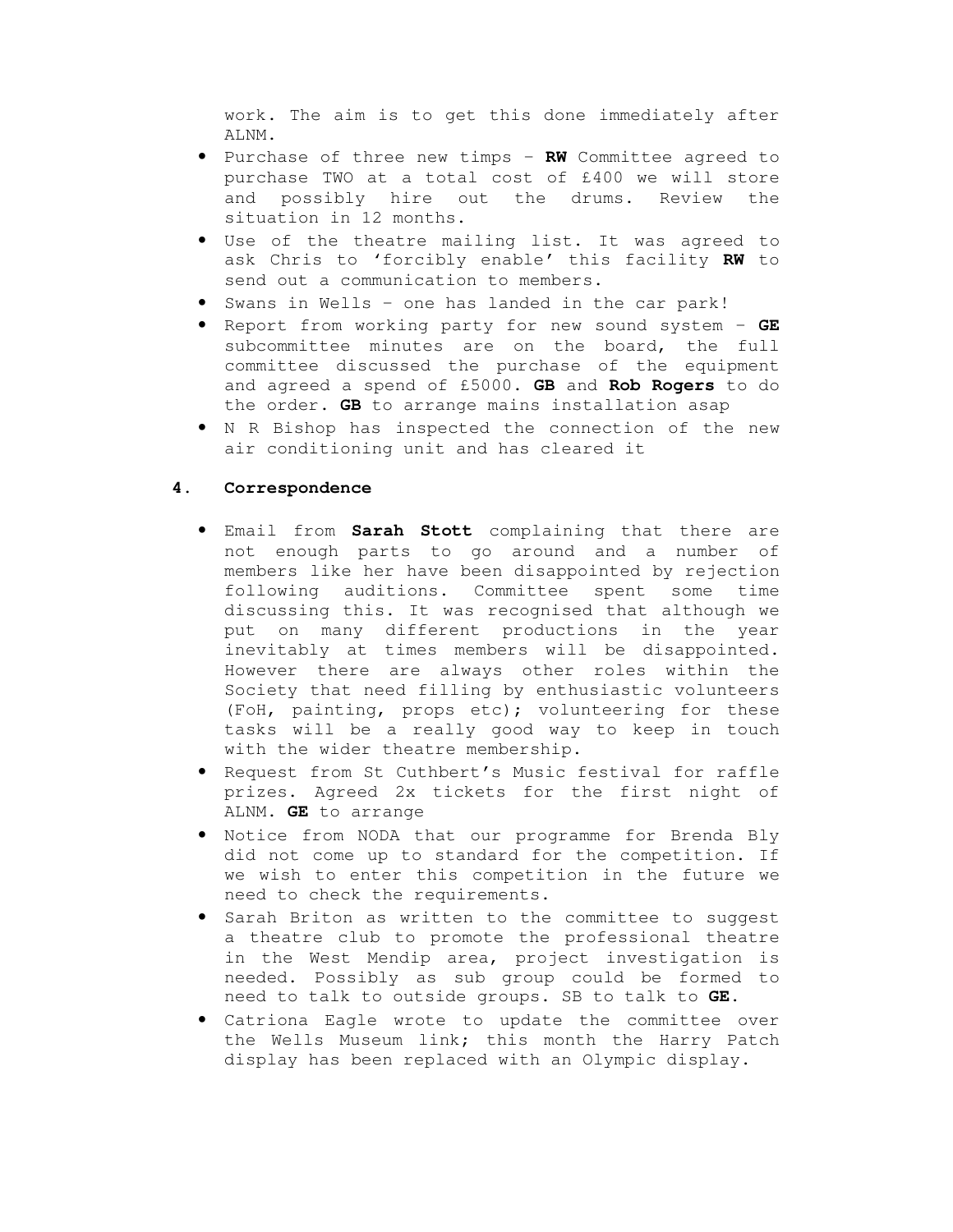- Catriona reminded committee that there is a problem of chairs slipping off the floor in the upper dressing room. **MW** to investigate.
- Catriona suggested that the Theatre start a choir. The committee are very happy with this, but at the moment do not know of a suitable MD or/and pianist. Catriona needs to talk to **GE** regarding bookings.

# **5. Treasurer's Report – PP**

- Sale of shares with Barclays Bank **ongoing**
- NODA Insurance renewals (building, content and liability) **completed**
- Animal Farm figures still to finalise
- Compliance details with the credit card regulations are proving to be a pest. **PP** (with Chris Spray) will continue to look at other options.

# **6. Membership**

- New members Layla Carter ordinary, James Sutton - ordinary, Richard Wynn-Jones – ordinary (agreed but not paid)
- Arrangements for next Carnival Curry night ongoing – **AH**
- **Keyboard RW** answered **Sheila Ross's** enquiry by reminding her that the replacement piano was agreed at Committee meeting in February 2011 with a budget of £1,100 - £1,500. Sheila reported that she and Nick will research the position and may have a proposal for Committee on 13 August **RW - ongoing**
- Summer letter due soon to patrons **LJ**
- **Dinner dance** and date  $10^{th}$  or  $17^{th}$  (or poss  $24^{th}$ ) May 2013 to confirm

# **7. Publicity**

- Photos of Animal Farm for the press release were not available; producers are reminded to get them to KE.
- Big Snap picture the committee agreed to purchase an A3 print **GB** to frame **KE** to organise.

# **8. Theatre Renovations**

• Downpipe – **MW ongoing**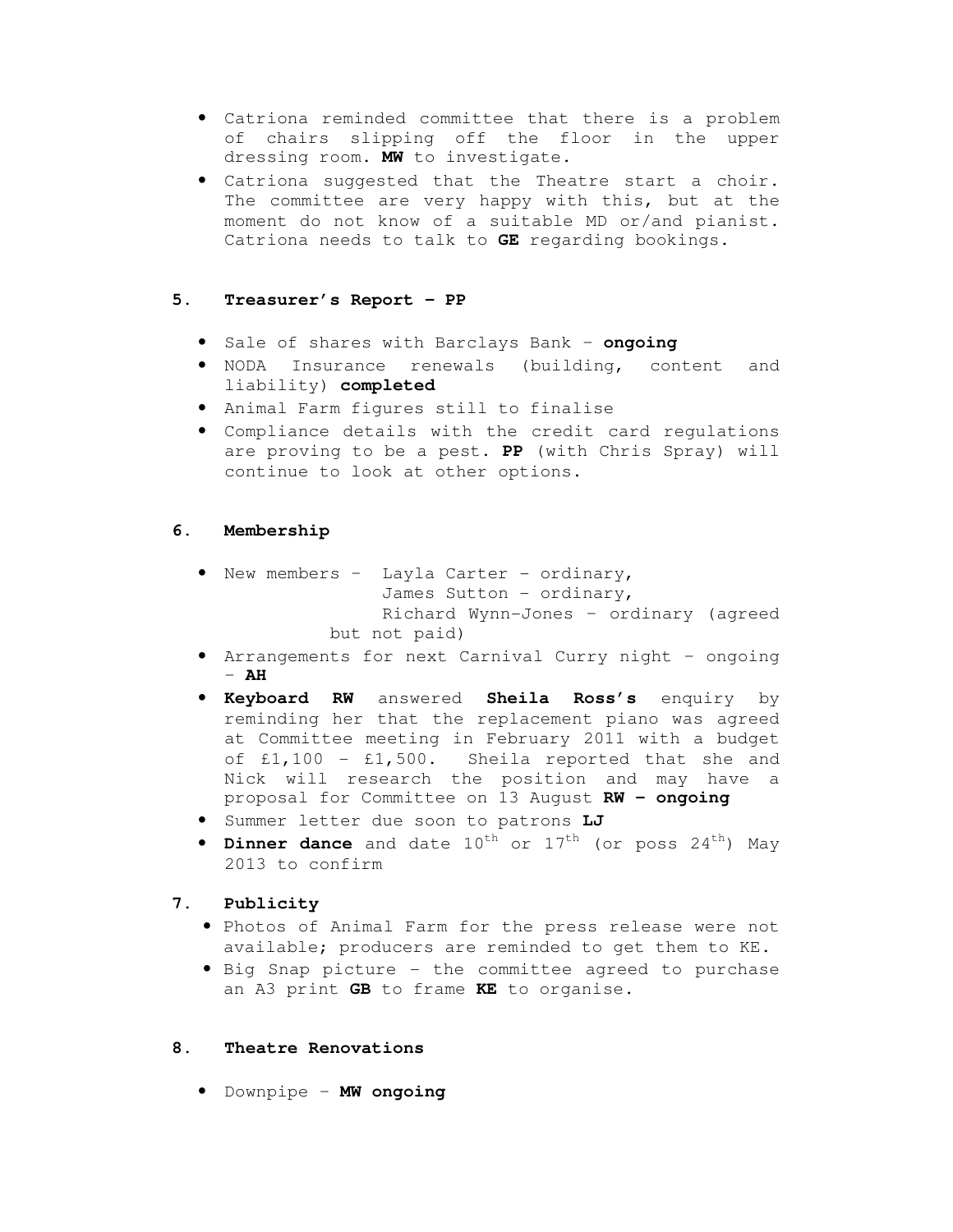- Add code lock to the front door and remove crash bar – **MW** approx £150 for the lock plus possibly £60 for the crash bar. Agreed budget to £200 complete.
- Lighting in workshop plus hanging sockets **GB ongoing**
- Bar mats and glasses have been bought together with a small fridge for the green room (for milk) by Chris Spray and Gill Kerton

#### **9. Production/Trifold/Hire**

- **A Little Night Music Sept 5-8 2012** Director **Lois Harbinson,** MD – **Sheila Ross,** Choreographer **– Emma Body,** Producer – **Lucy Plant**, Programme and publicity – **Sarah Kendal**, Stage Designer – **Catherine Tucker,**  Stage Manager - **Catherine Tucker,** Costumes – **Kate Hathway**, Lighting – **Graham Brown**, Props – **Emma Longley and Mary Hayter**, Prompt – **Freda Brown**, Rehearsal schedule- **Agreed,** Budget - **Agreed,** Ticket price **£10 and £8**
- **October 24-27th Play –?**
- **Rumpelstiltskin Panto December 15-22 2012**  written by **Vicky Orman, RW** Directing, **Vicky Orman** Producing, **Nick Barlow** MD, **Dave Papworth** SM, **Charlie Watkins** ASM**,** Lighting – **Graham Brown,** Prompt – **Freda Brown,** Sound – **Pete Ross,** Adult Choreography – **Kim Fisher,** Child Choreography – **Judi Neale,** Rehearsal Schedule **– Agreed,** Budget – **TBA,** Ticket Price – **£9 & £7** costumes **Louise Baker and Sarah Briton,** props **Emma Longley and Pat Watkins**
- **February 21 23** One act plays?
- **Anything Goes April 22 27 2013 GE** directing & Producing, **TE** – choreography, **MD** – **Sheila Ross,**  Programme & Publicity - **?**, Stage Designer - **?**, Stage Manager – **David Papworth,** Costumes - **?**, Lighting – **Rob Rodgers**, Props - **?**, Prompt – **DG,** Rehearsal Schedule – **Agreed**, Budget – **TBA**, Ticket Price – **TBA**
- **June (date to be confirmed)** Youth Theatre Show (title to be decided)
- **July 17 20** A play? **KE** is looking at Terry Pratchett's 'Mort'
- **September 11 14 2013** Musical play? **AH** is interested – possibly Funny Thing Happened On The Way To The Forum,
- **October 23 26 2013** Play?
- **Pantomime December 14 21st 2013**
- **Spring 2014 KE** is interested
- **Spring 2016 Ken Edmonds** has suggested that we consider 'Kiss Me Kate' as this is the 400<sup>th</sup> year